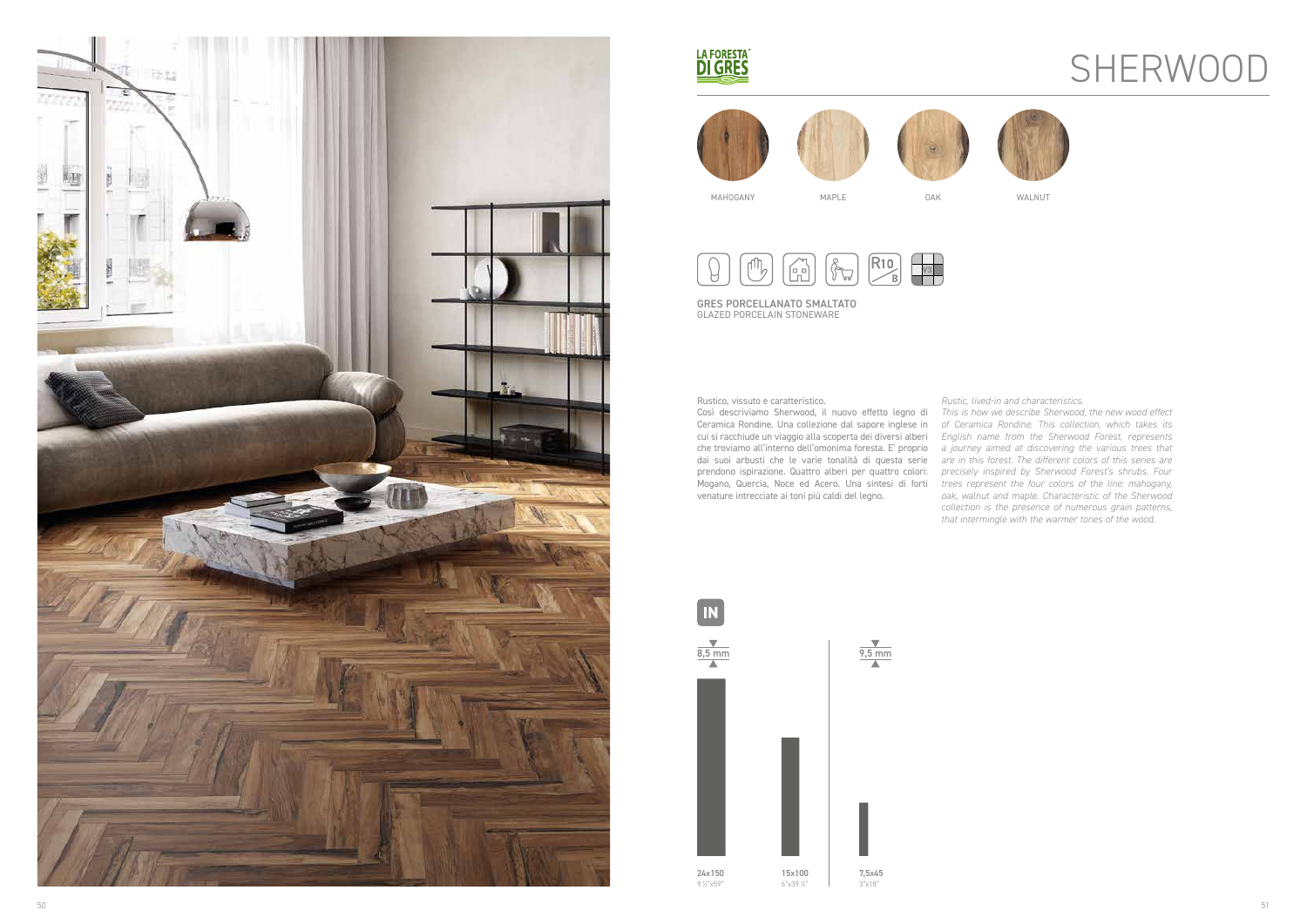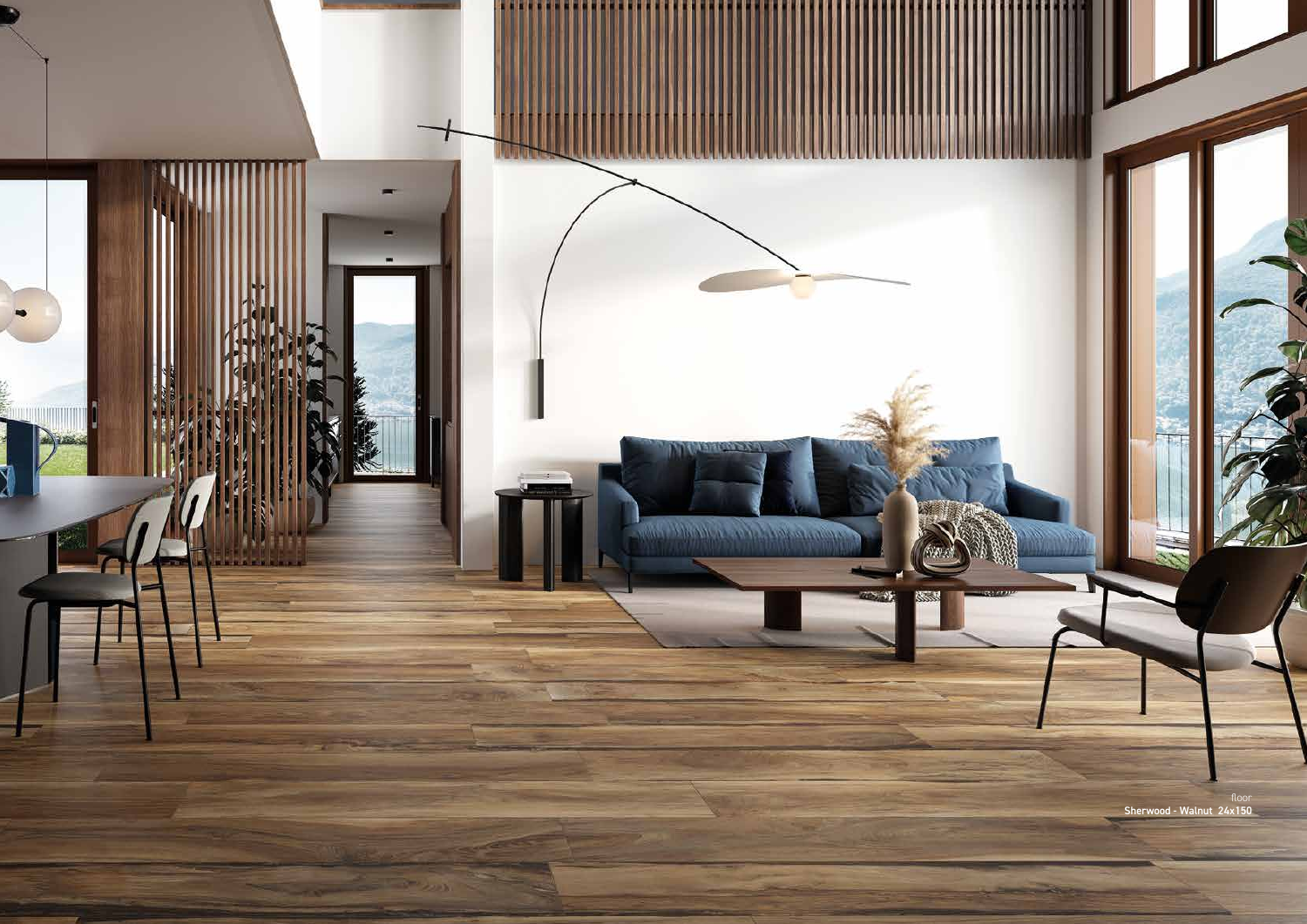

mahogany maple



**J90590** 24x150 (9 1/2"x59")



**J90591** 24x150 (9 1/2"x59")



**J90489** 7,5x45 (3"x18")



**J90490** 7,5x45 (3"x18")



**J90493** 15x100 (6"x391/4")



**J90494** 15x100 (6"x391/4")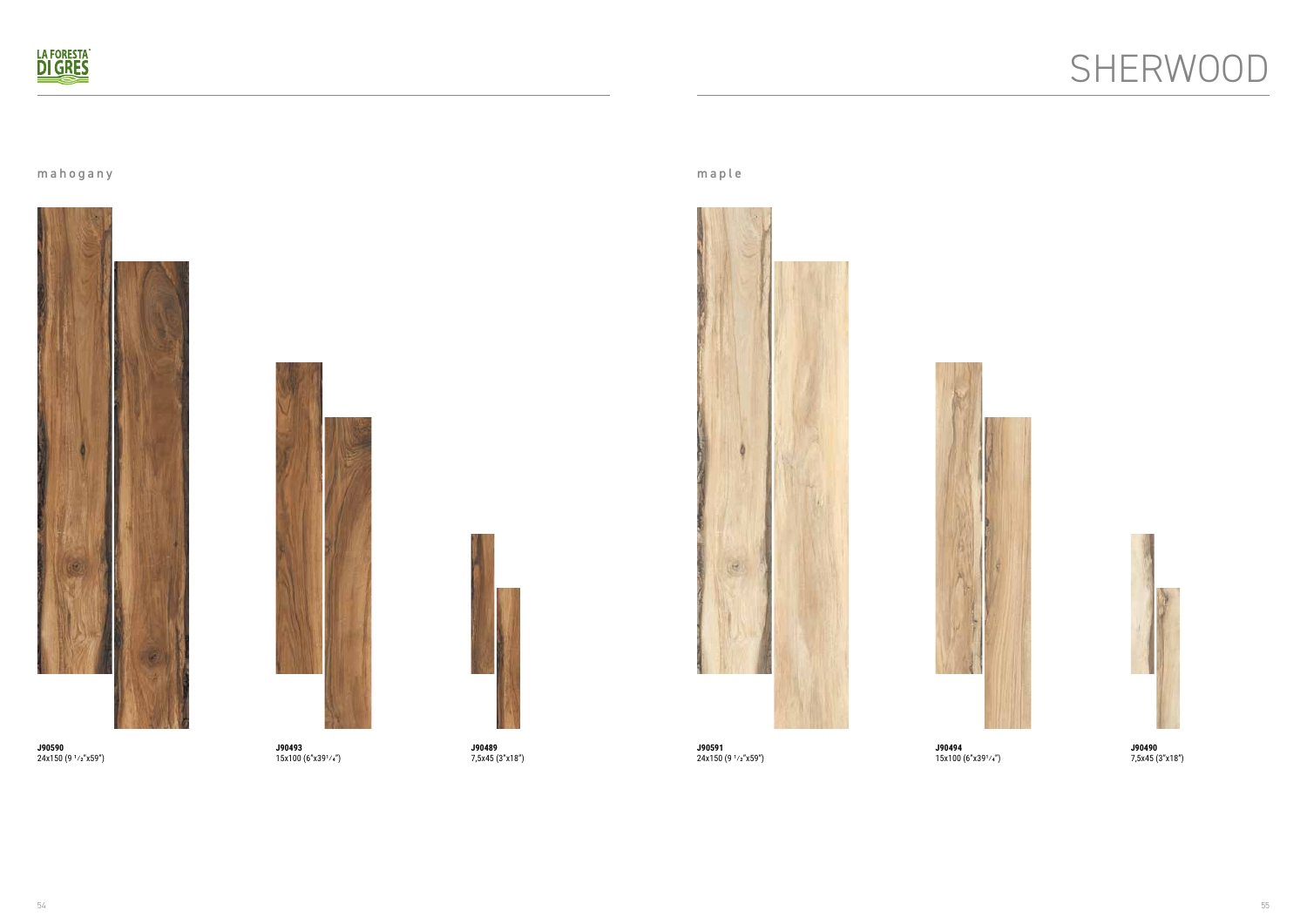## SHERWOOD



oak walnut



**J90592** 24x150 (9 1/2"x59")



**J90593** 24x150 (9 1/2"x59")



**J90491** 7,5x45 (3"x18")



**J90492** 7,5x45 (3"x18")



**J90495** 15x100 (6"x391/4")



**J90496** 15x100 (6"x391/4")